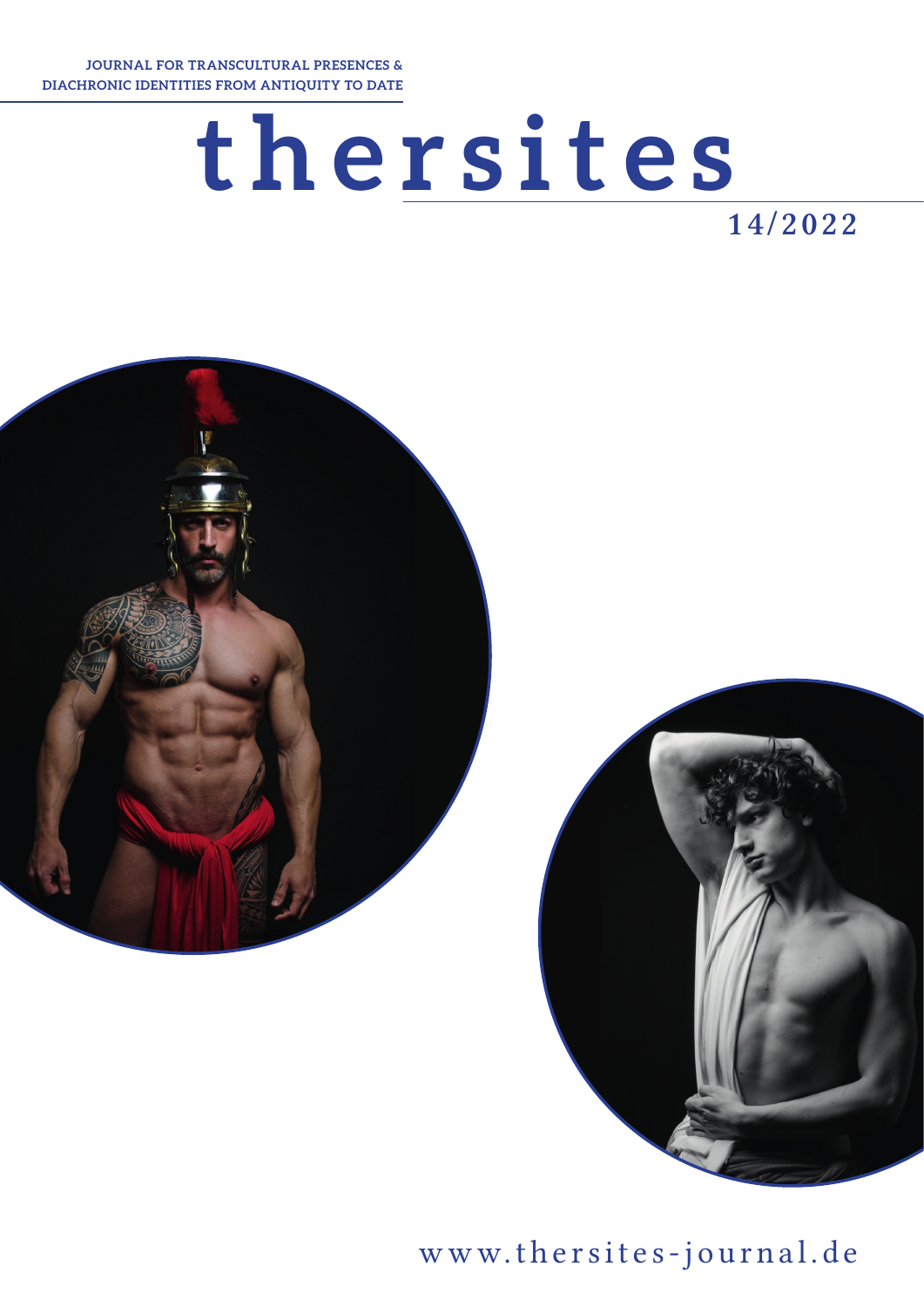#### Imprint

#### Universität Potsdam 2022

Historisches Institut, Professur Geschichte des Altertums Am Neuen Palais 10, 14469 Potsdam (Germany) https://www.thersites-journal.de/

#### Editors

PD Dr. Annemarie Ambühl (Johannes Gutenberg-Universität Mainz) Prof. Dr. Filippo Carlà-Uhink (Universität Potsdam) Dr. Christian Rollinger (Universität Trier) Prof. Dr. Christine Walde (Johannes Gutenberg-Universität Mainz)

#### ISSN 2364-7612

#### Contact

Principal Contact Prof. Dr. Filippo Carlà-Uhink Email: thersitesjournal@uni-potsdam.de Support Contact Dr. Christian Rollinger Email: thersitesjournal@uni-potsdam.de

#### Layout and Typesetting

text plus form, Dresden

#### Cover pictures

Centurión. © Carmelo Blázquez. Modelo: Raulitops. Efebo II. © Carmelo Blázquez. Modelo: Raúl Tamez.

#### Published online at:

<https://doi.org/10.34679/thersites.vol14>

This work is licensed under a Creative Commons License: Attribution 4.0 International (CC BY 4.0). This does not apply to quoted content from other authors. To view a copy of this license visit: <https://creativecommons.org/licenses/by/4.0/>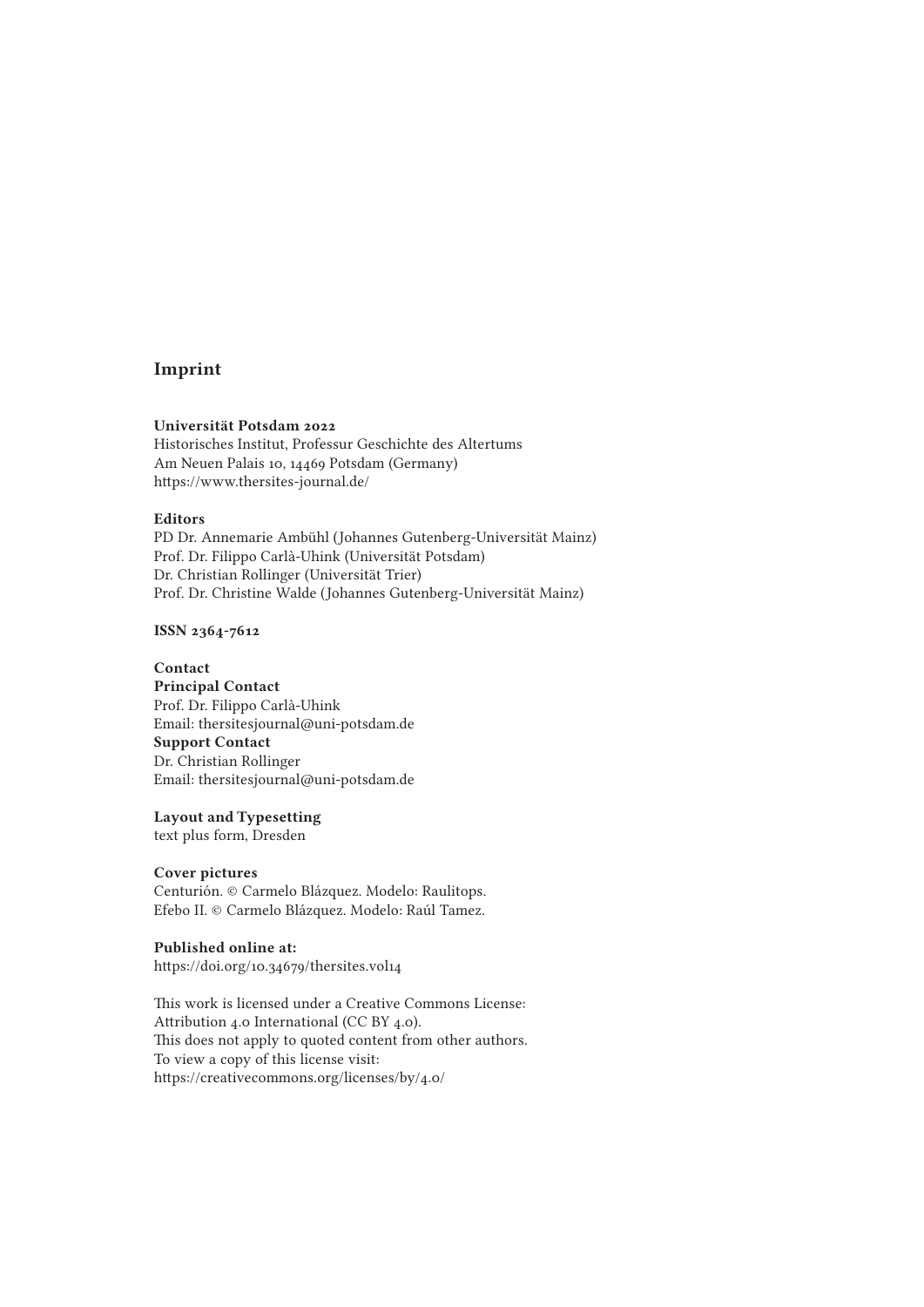# **thersites**

 $14/2022$  | pp. 188 - 196

Eugenia Vitello (University of Oxford)

### Review of Emilio Zucchetti & Anna Maria Cimino (eds.): *Antonio Gramsci and the Ancient World*

London/New York: Routledge, Taylor & Francis Group, 2021 (= Routledge Monographs in Classical Studies), xiv + 387 pp., ISBN: 978-0-36-719314-0, £ 96.00 (hb.).

As the latest addition to the Routledge Monographs in Classical Studies series, *Antonio Gramsci and the Ancient World,* edited by Zucchetti and Cimino, gathers a miscellany of fourteen essays by scholars who share an interest in exploring possible links between the Italian thinker's works and Classical Studies. The volume presents the proceedings of a conference held in Newcastle in December 2017 and sponsored by the School of History, Classics, and Archaeology of Newcastle University and by the Institute of Classical Studies.

This publication joins the renewed international interest in the figure of

Antonio Gramsci (Ales, 22. 01.1891– Roma, 27. 04. 1937). Indeed, the philosophical and ideological value of his *opus* has been the motivation behind the numerous initiatives towards new philological analyses and translations of his prison works, both in Italy and abroad. One may single out the (unfortunately, for now partial) English translation of the *Prison Notebooks* by the late Joseph Buttigieg (Hamrun, 20. 05.  1947–South Bend, 27.01.2019),<sup>1</sup> or the

Book Reviews

This work is licensed under a Creative Commons License Attribution 4.0 International (CC BY 4.0). <https://creativecommons.org/licenses/by/4.0/>

<sup>1</sup> Gramsci – Buttigieg – Callari (2011).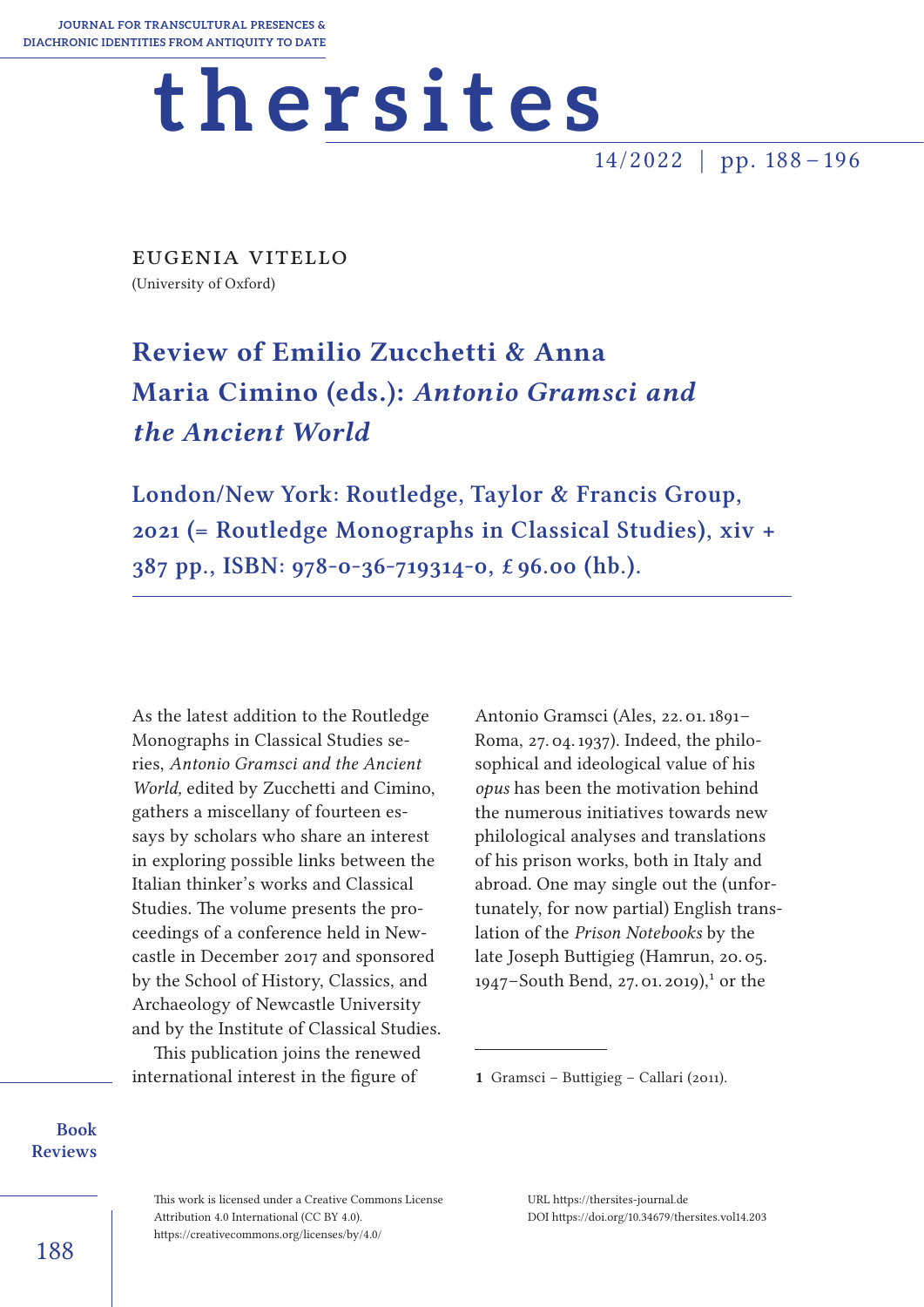publication of a new Italian Einaudi edition of the *Lettere dal carcere* edited by Francesco Giasi<sup>2</sup> and of a study by Michele Ciliberto on the *Notebooks,*3 both issued in 2020. Moreover, classicists and ancient historians specifically have started to examine the connection between Gramsci's writings and the ancient world: Erminio Fonzo's volume of 20194 is emblematic of this cultural climate, as well as the initiatives of the Gramsci Research Network, an international research group founded in London in 2018 by (among others) the editors of the volume that is of the subject of this review.

The book opens with an introduction by one of the editors, Emilio Zucchetti, which focuses on the reception of Gramsci's thought in the field of Classical Studies, outlining the different phases during which scholars of various disciplines worldwide have acknowledged and re-used his theories since the first edition of his prison works in the 1940s – 50s. Naturally, special emphasis is given to the attention that classicists have been paying to Gramsci, especially during the last few decades, pointing out how in particular the Gramscian categories of hegemony and ideology lie at the core of a very productive new

strand of research that applies them to the analysis and the understanding of social and political relations in the ancient world.

The present collection of essays joins the debate, presenting a variety of approaches that can be easily summarised as two main paths of analysis, which we may identify respectively as a historiographical and an applicational approach.

On the one hand, we have scholars whose perspective primarily focuses on tracing and reconstructing Gramsci's own understanding and reception of the ancient world by following the hints (scattered around his whole production) of what his readings and use of both the ancient sources and the modern academic historiography may have been. Although they all start from the same methodological outlook, each essay concentrates on a different aspect of the ancient world addressed by Gramscian works, either directly or indirectly. Phillip Sidney Horky (ch.3), for example, focuses specifically on Gramsci's approach to ancient philosophy: taking into consideration the scanty passages of the *Prison Notebooks* on the topic and updating Benedetto Fontana's overstated interpretation of the relationship between Gramscian concepts and ancient philosophical theories, he rightly underlines how the few notes reflect Gramsci's attitude towards the study of previous philosophy in a historical way and must therefore be read as a reflection of Gramsci's philosophical-ideo-

<sup>2</sup> Gramsci – Giasi (2020).

<sup>3</sup> Ciliberto (2020).

<sup>4</sup> Fonzo (2019).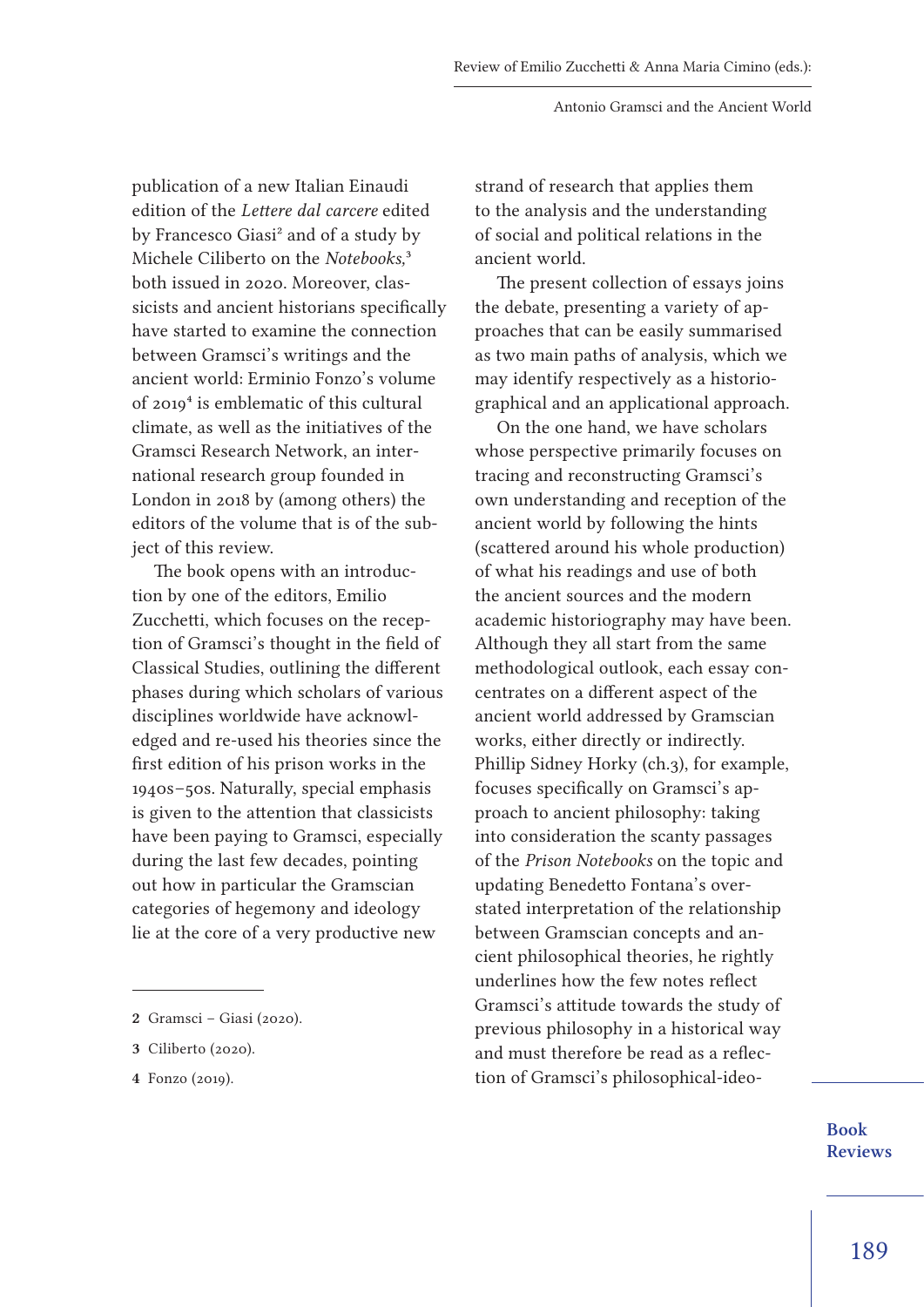logical commitment ultimately oriented towards the contemporary world.

From a strictly historiographic perspective, Massimiliano di Fazio's essay reconstructs the academic *querelle* between Ducati, Trombetti, and Pareti about the Etruscan language (ch.5), which Gramsci (educated as a linguist himself from his university years) joins from jail via his notes. In the Italian political framework of the 30s, in fact, this debate was not a neutral one; as the author appropriately stresses (while thoroughly reconstructing the personal, academic, and even political links that connected the main protagonists of the *querelle*), it was a matter of primary importance for fascist academia to use the study of the origins of the Etruscan language to reinforce the propagandistic leitmotifs about the ancient world that were already part of the regime's rhetoric. The theme of the fascist misuse of the ancient Italic (and, more specifically, Roman) past for political-ideological propaganda is central also in Michele Bellomo's analysis (ch.7), which focuses on the study of the Gramscian attitude towards Roman imperialism and on the fascist regime's justifications of its own colonialist aggressions. As the author emphasises, the refusal to embrace this kind of rhetoric is noticeable already in Gramsci's juvenile writings on the theme and until the prison reflections about modern imperialism, a strong refusal to legitimise Italy's modern colonial ambitions by way of a role as the

Book Reviews natural heir of the Roman empire, and an emphasis on the cosmopolitanism of ancient Rome.

Two further chapters in the volume examine Gramsci's writings about themes connected to the late Roman republic. The first is Mattia Balbo's study of the Gramscian portrayal of the Gracchi (ch.8), which appears to be very different from mainstream contemporary academic perspective. The chapter revolves around two main topics addressed in the *Notebooks:* the Gracchi's attempt to reform the institutions from their plebeian state within the Roman state, and the problem of cosmopolitanism, which, according to Gramsci, became Rome's distinctive characteristic from Caesar onwards, thus disavowing the fascist interpretation of modern Italy as the direct descendant of Rome and its natural heir. In the second, Federico Santangelo focuses again on the issue of Caesar's cosmopolitanism and the notion of Caesarism as it is presented in Gramsci's political-philosophical theorisation (ch.9): the author tries to systematise Gramsci's theory on Caesarism on the basis of an analysis of the reception of a range of heroic personalities such as Napoleon I, Napoleon II, Bismarck, and Caesar himself, and detecting a pattern of political behaviour that could be found also in modern Italian cultural and political practice (which was, of course, of primary interest for Gramsci). By doing so, he looks carefully at his readings and knowledge of mod-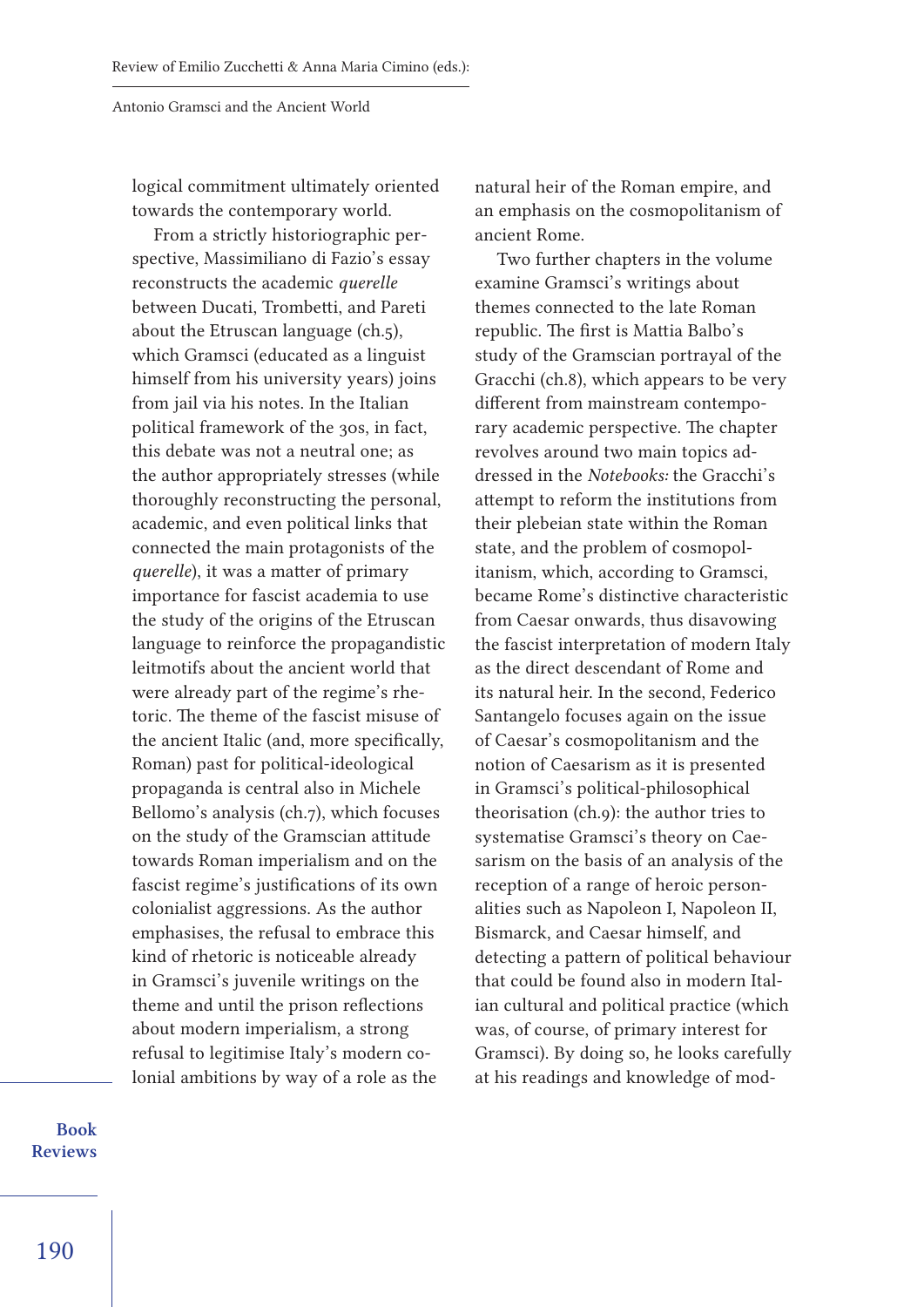ern academic historiography on the late Roman republic.

Dario Nappo's paper completes the historiographic group (ch.13) by focusing on Gramsci's vision and understanding of late antiquity: after an overview of the concept itself as well as its controversial aspects in contemporary academia, the author analyses Gramsci's view of the notions of crisis, continuity, and discontinuity between the classical and the late antique period; in terms of Gramsci's characterisation of economic structures, Nappo paints a fascinating image of Gramsci as a methodological forerunner of the *École des Annales* and even of Braudel's *longue durée.*5

Representing the contrasting second path of analysis, the remaining contributions explore the possible applications of Gramsci's political, social, and cultural concepts to the study of classical antiquity in its broad sense, addressing chronologically widely differing phenomena from archaic Greece to, again, late antiquity. This is the case, for example, with Laura Swift's paper about the possibility to read early Greek poetry (e.g. Homer, Hesiod, and Archilochus) as a means to develop a common sense in archaic Greek communities and thus to create a shared set of values supporting the current hegemony (ch.1), or of Mirko Canevaro's essay about the role of the masses in the construction of an upsidedown hegemony in democratic Athens (ch.2), where the ruling class identifies to a considerable extent with the lower classes. Both chapters start from an analysis of ancient sources (either literary or epigraphic) in order to test the application of Gramscian ideas to archaic and classical Greek communities. A similar approach to the ancient texts is also followed by Kostas Vlassopoulos in his study on ancient slavery (ch. 4). The author uses Artemidorus' *Oneirocritica* as a case-study to re-interpret the agency of slaves in ancient societies: at least to the knowledge of the reviewer, this is the first scholarly attempt to study ancient slavery specifically through Gramsci's cultural hegemony, with the mediation of Genovese's concept of "paternalism,"6 towards a new understanding of the agency and identities of slaves through a "bottom-up history" approach.

The chapter by Emma Nicholson on the figure of Polybius also focuses on the concept of hegemony (ch.6), as well as on the Gramscian theoretical categories of intellectual and passive revolution, which are here applied to the conceptualisation of the rise of Roman authority in Greece during the  $2<sup>nd</sup>$  century BCE, a period of great upheaval when Greek élites came to terms and negotiated with a new configuration of power. In this context, Polybius' his-

<sup>5</sup> Braudel (1958).

<sup>6</sup> E.g. in Genovese (1974) and (2011).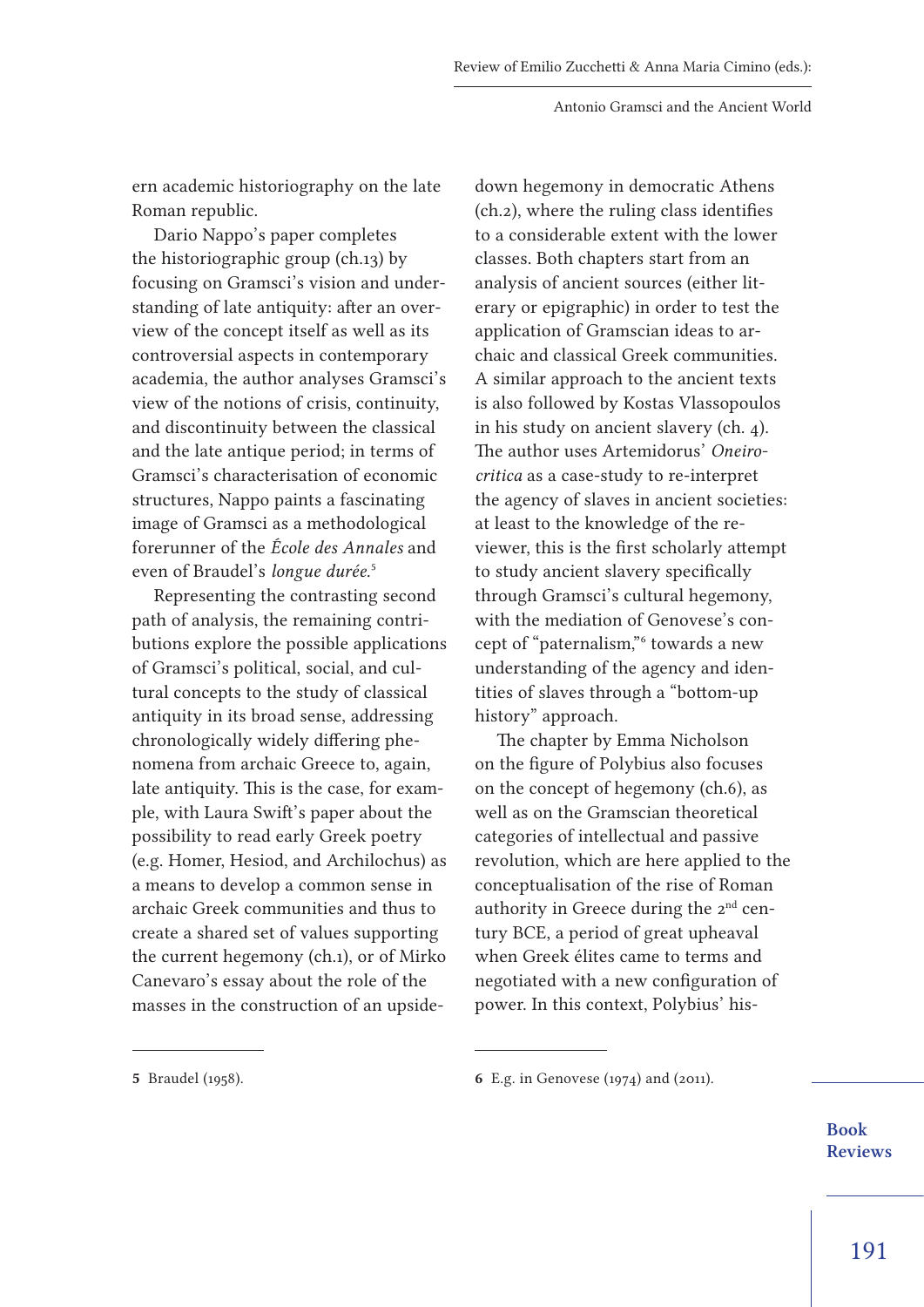torical account may be understood as the work of a subaltern intellectual who transforms from a representative of the previous political élite into an organic agent for the new dominant group, trying to convey the shift from Roman dominance to hegemony through his role as a historian.

Three chapters focus specifically on the principate. Christopher Smith's essay on the Augustan political and cultural revolution once more applies the conceptual category of hegemony (and the subsequent interplay of the two antinomic forces of coercion and consent that the establishment of a new order created) to the period of the shift from the republic to the principate (ch.10), with insights relating to contemporary historiography on the topic that analyses the same issue from a similar point of view. The chapter is followed by Elena Giusti's analysis of the concept of Caesarism (ch.11): this concept, which may have its origin in the Machiavellian image of the prince as centaur with its balance between persuasion and violence, may in the author's view be applied to the construction of the myth of Julius Caesar in Augustan and post-Augustan ideology, in particular in Lucan's *Bellum Ciuile;* the creation of this type of ideology and of its contradictions and antinomies is also read here through Arendt's theory of totalitarianism.<sup>7</sup> Finally, Jeremy Paterson engages directly with the analytical application of the concept of hegemony to the Roman principate as a whole (ch.12). Interpreting the crisis of the Roman republic as a Gramscian breakdown of consensus, he evaluates the creation of a new dynamic orthodoxy as a new hegemony established by both coercion (as a response to resistance) and a new form of consent to the new ideologies of the power. By way of an analysis of the writings of Tacitus and Luke, Paterson argues that these authors, rather than being some sort of outsiders with a political and religious purpose respectively, actively reinforced the prevailing hegemonic narrative.

The final chapter (ch.14) by Cristiano Viglietti sums up the contemporary debate on the ancient economy through a Gramscian lens, linking the old primitivism-vs-modernism *querelle* and its developments both with Finley's studies<sup>8</sup> and, more recently, with the NIE line of research to what he identifies as the new cultural and economic hegemonies in the  $20^{th}$ - and  $21^{st}$ -century academia, trying to explain how the concept of hegemony works here and how political and cultural shifts have influenced this debate.

The volume concludes with three brief afterthoughts by the editors, Anna Maria Cimino and Emilio Zucchetti,

<sup>7</sup> Arendt (2004).

<sup>8</sup> Especially Finley (1973) and (1981).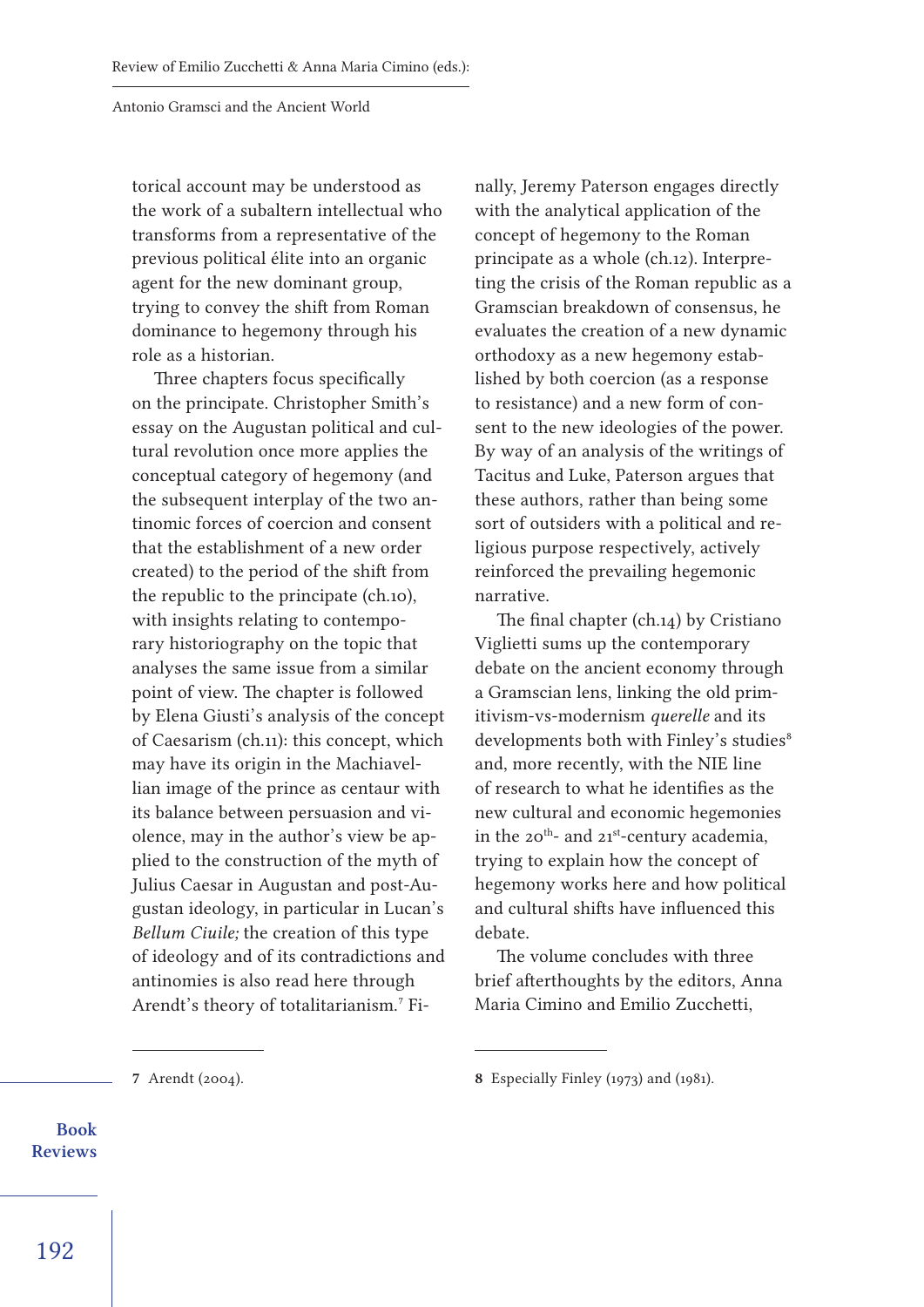and by Alberto Esu. These consider insights and avenues for further Gramscian research in the field of Classics, with specific attention to different literary, political, philosophical, and historical perspectives and to potential case-studies that could be approached through Gramscian lenses.

Both paths of analysis (the historiographical and the applicational one) may become valuable tools for further developments within this specific strand of research. While the first approach may be regarded as a more traditional, hence safer, method, the other (despite its suggestive and thought-provoking reinterpretation of both Gramscian theories and classical studies) appears almost hazardous in its application of concepts specifically crafted for contemporary phenomena to the ancient world: the risk of overinterpretation and, in some cases, even of circular thought is a constant, and some of the volume's contributors acknowledge this. When we approach Gramsci's works, in fact, we need constant awareness of the idiosyncratic nature of the prison writings, which includes both the circumstances of their formulation and composition and the author's politicalideological aims and goals. His Historical Materialism and his Philosophy of Praxis are indeed deeply rooted in the contemporary political struggle: while we cannot and do not want to deny the width of Gramsci's cultural interests (ranging from History, to Linguistics, to

Literature), we should be mindful of the fact that Gramsci's ultimate purposes were political ones. When he wrote from his incarceration, during the dark times of the fascist regime, his comrades, his Party, and the broader anti-fascist scene were his main interlocutors; even when he draws parallels and creates similes with ancient history, his own epoch is the central framework of his analysis. For this reason, the editors may have been well advised to include among the contributors contemporary historians, philosophers, or even political theorists: the different approaches might have complemented an academic discussion that will undoubtedly continue and that will hopefully attract specialists of other disciplines and of related research fields to create an even more enriched (and enriching) exchange.

In conclusion, the volume presents a very wide range of perspectives, views, and methods on the topic, making it difficult at first, for a non-specialised reader, to detect and follow a common thread that joins the different contributions: however, this lack of cohesion can be easily explained and excused by the fact we are dealing with the proceedings of a workshop which brought together classical scholars of manifold theoretical standpoints and aspects of the ancient world who explored possible interchanges of their own work with Gramsci's theorisations. At the same time, the range of contributions is a clear indication of the great wealth of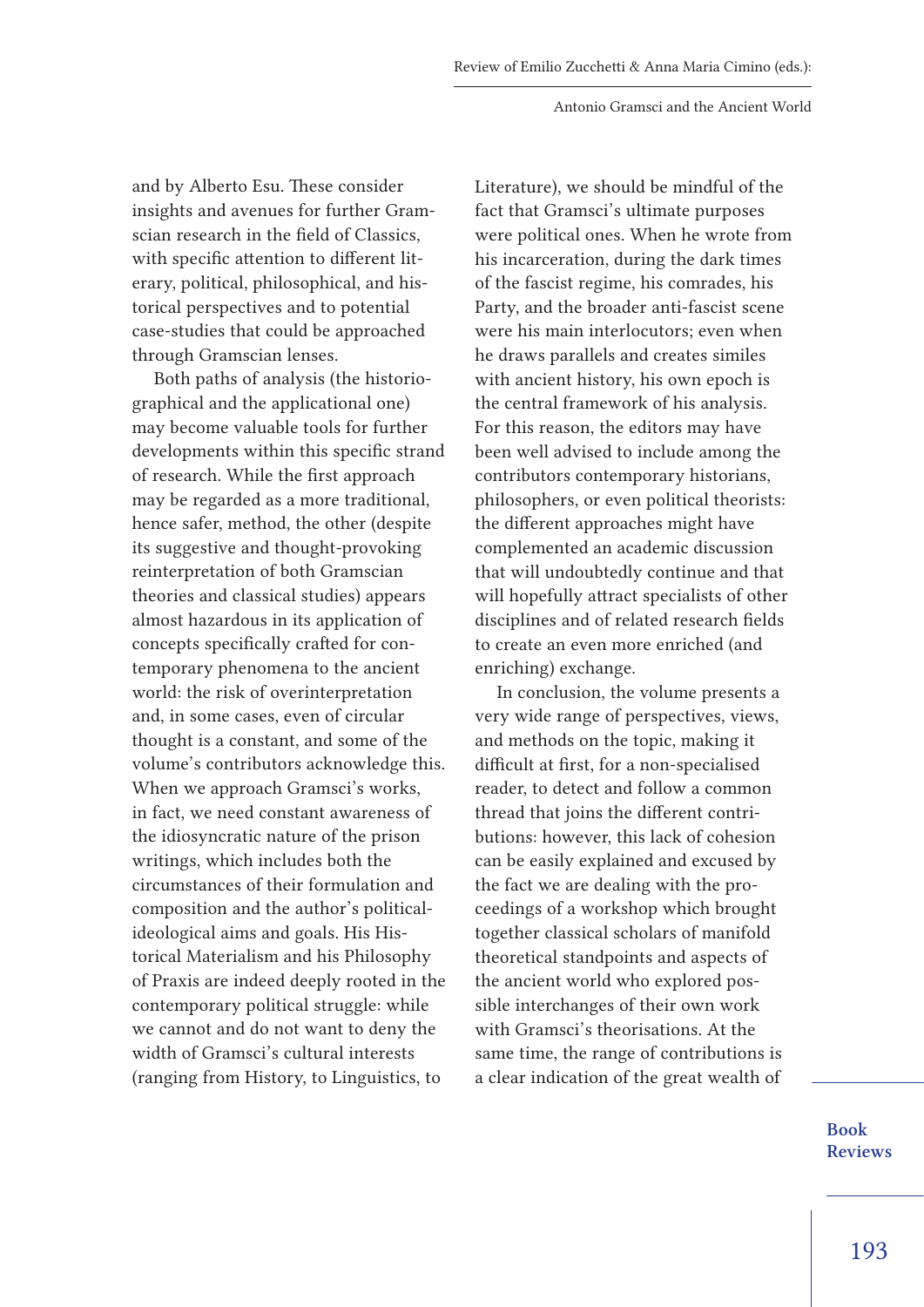approaches and interpretations that the subject solicits within an international scholarly community. By collecting specimens of this extreme *varietas* of outlooks and stances, the volume shows much potential to foster further fertile debate on the topic.

#### Bibliographical **REFERENCES**

- Arendt (2004). Hannah Arendt, *The Origins of Totalitarianism* (New York 2004).
- Braudel (1958). Fernand Braudel, Histoire et Sciences sociales: La longue durée, *Annales (HSS)* 13.4 (1958) 725 –  53.
- Ciliberto (2020). Michele Ciliberto, *La fabbrica dei* Quaderni. *Studi su Gramsci* (Pisa 2020).
- Finley (1973). Moses I. Finley, *The Ancient Economy* (London 1973).
- Finley (1981). Moses I. Finley, *Economy and Society in Ancient Greece* (London 1981).
- Fonzo (2019). Erminio Fonzo, *Il mondo antico negli scritti di Antonio Gramsci* (Salerno 2019).
- Genovese (1974). Eugene Genovese, *Roll, Jordan, Roll: The World the Slaves Made* (New York 1974).
- Genovese (2011). Eugene Genovese, *Fatal Self-Deception: Slaveholding Paternalism in the Old South* (New York 2011).

Gramsci – Buttigieg – Callari (2011). – Antonio Gramsci – Joseph Buttigieg – Antonio Callari, *Prison Notebooks,* 3 voll (New York 2011). Gramsci – Giasi (2020). – Antonio

Gramsci – Francesco Giasi, *Lettere dal Carcere* (Torino 2020).

#### Table of contents

List of figure and table (p. viii) List of contributors (pp.  $ix - x$ ) Acknowledgements (p. xi) Abbreviations (p. xii)

Introduction: The Reception of Gramsci's Thought in Historical and Classical Studies (Emilio Zucchetti, pp.  $1 - 43$ )

1. Negotiating Hegemony in Early Greek Poetry (Laura Swift, pp. 44–62)

2. Upside-down Hegemony? Ideology and Power in Ancient Athens (Mirko Canevaro, pp. 63–85)

3. Gramsci and Ancient Philosophy: Prelude to a Study (Phillip Sidney Horky, pp. 86-100)

4. A Gramscian Approach to Ancient Slavery (Kostas Vlassopoulos, pp. 101-123)

5. The Etruscan Question: An Academic Controversy in the *Prison Notebook* (Massimiliano di Fazio, pp. 124 – 140)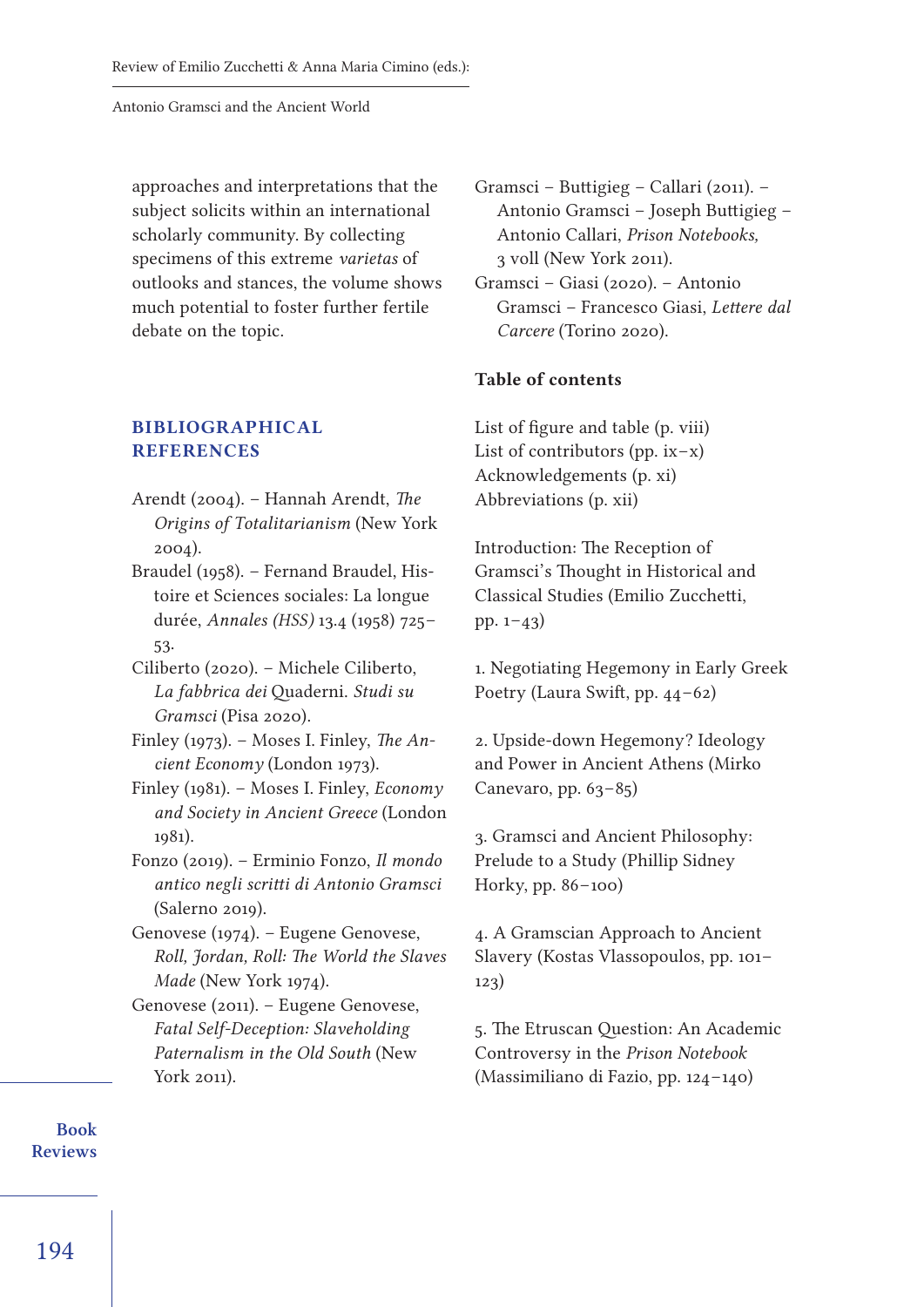6. Polybios and the rise of Rome: Gramscian Hegemony, Intellectuals, and Passive Revolution (Emma Nicholson, pp.  $141 - 164$ )

7. Antonio Gramsci between Ancient and Modern Imperialism (Michele Bellomo, pp. 165–182)

8. Plebeian Tribunes and Cosmopolitan Intellectuals: Gramsci's Approach to the Late Roman Republic (Mattia Balbo, pp. 183 – 200)

9. Between Caesarism and Cosmopolitanism: Julius Caesar as an Historical Problem in Gramsci (Federico Santangelo, pp. 201–221)

10. Gramsci and the Roman Cultural Revolution (Christopher Smith, pp. 222 –  238)

11. Caesarism as *Stasis* from Gramsci to Lucan: An "Equilibrium with Catastrophic Prospects" (Elena Giusti, pp.  $239 - 254$ )

12. Hegemony in the Roman Principate: Perceptions of Power in Gramsci, Tacitus, and Luke (Jeremy Paterson, pp. 255 – 272)

13. Gramsci's View of Late Antiquity: Between *Longue Durée* and Discontinuity (Dario Nappo, pp. 273 – 300)

14. Cultural Hegemonies, "NIE-Orthodoxy", and Social-Development Models: Classicists' "Organic" Approaches to Economic History in the Early XXI Century (Cristiano Viglietti, pp. 301 – 326)

#### Afterthoughts

1. The Author as Intellectual ? Hints and Thoughts towards a Gramscian "Re-reading" of the Ancient Literatures (Anna Maria Cimino, pp. 329 – 340)

2. Hegemony, Coercion and Consensus: A Gramscian Approach to Greek Cultural and Political History (Alberto Esu, pp.  $341 - 351$ 

3. Hegemony, Ideology, and Ancient History: Notes towards the Development of an Intersectional Framework (Emilio Zucchetti, pp. 352–364)

General index (pp.  $365 - 375$ ) Index of the ancient sources  $(pp. 376 - 383)$ Index of Gramsci's texts (pp. 384 – 387)